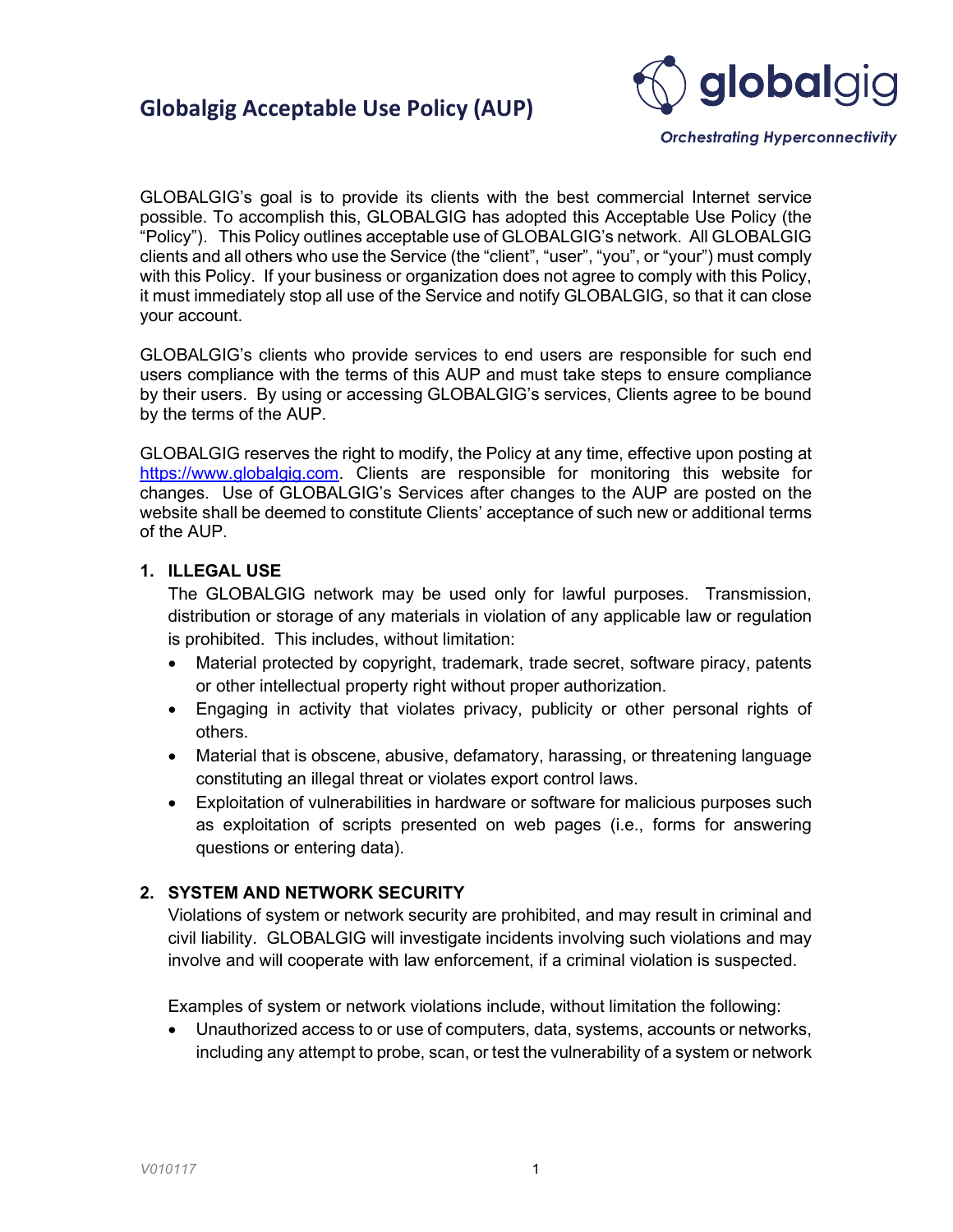

**Orchestrating Hyperconnectivity** 

or an attempt to penetrate security measures of another individual's system (known as 'hacking') is prohibited.

- Unauthorized monitoring of data or traffic on any network or system without express authorization of the owner of the system or network.
- Interference with service to any user, host or network including, without limitation, mail-bombing, flood, deliberate attempts to overload a system and broadcast attacks.
- Forging of any TCP-IP packet header or any part of the header information in an email or a newsgroup posting or otherwise engaging in any monitoring or interception of data not intended for the User without authorization is prohibited.
- Engaging in or permitting any network or hosting activity that results in the blacklisting or other blockage of GLOBALGIG IP space is prohibited.
- Also, attempting to circumvent Client authentication or security of any hosts, network, or account ('cracking') without authorization is prohibited.
- Simulating communications ("phishing") from and/or to a website or other service of another entity in order to collect identity information, authentication credentials, or other information from the legitimate users of that entity's service is prohibited.
- Exporting encryption software over the Internet or otherwise in violation of ITAR, to points outside the United States is prohibited.
- Using malware, DNS cache poisoning or other means ("pharming") to redirect a user to a website or other service that simulates a service offered by a legitimate entity in order to collect identity information, authentication credentials, or other information from the legitimate users of that entity's service is prohibited.
- Activities that disrupt the use of or interfere with the ability of others to effectively use the GLOBALGIG network, system, service, or equipment by utilizing programs, scripts, or commands to abuse a website (i.e., DDOS, SYN Floods or similar attacks).

#### 3. EMAIL

Sending unsolicited mail messages is prohibited, including without limitation,

a. Client is prohibited from sending unsolicited bulk and/or commercial messages over the Internet ('spamming'). This includes receiving replies from unsolicited emails, (i.e., 'drop-box' accounts) or configuring any email server in such a way that it will accept third party emails for forwarding (i.e., open mail relay). Bulk email may only be sent to recipients who have expressly requested receipt of such email messages through a 'verified opt-in' process. Users that send bulk email messages must maintain complete and accurate records of all email subscription requested, specifically including the email and associated headers sent by every subscriber, and shall immediately provide GLOBALGIG with such records upon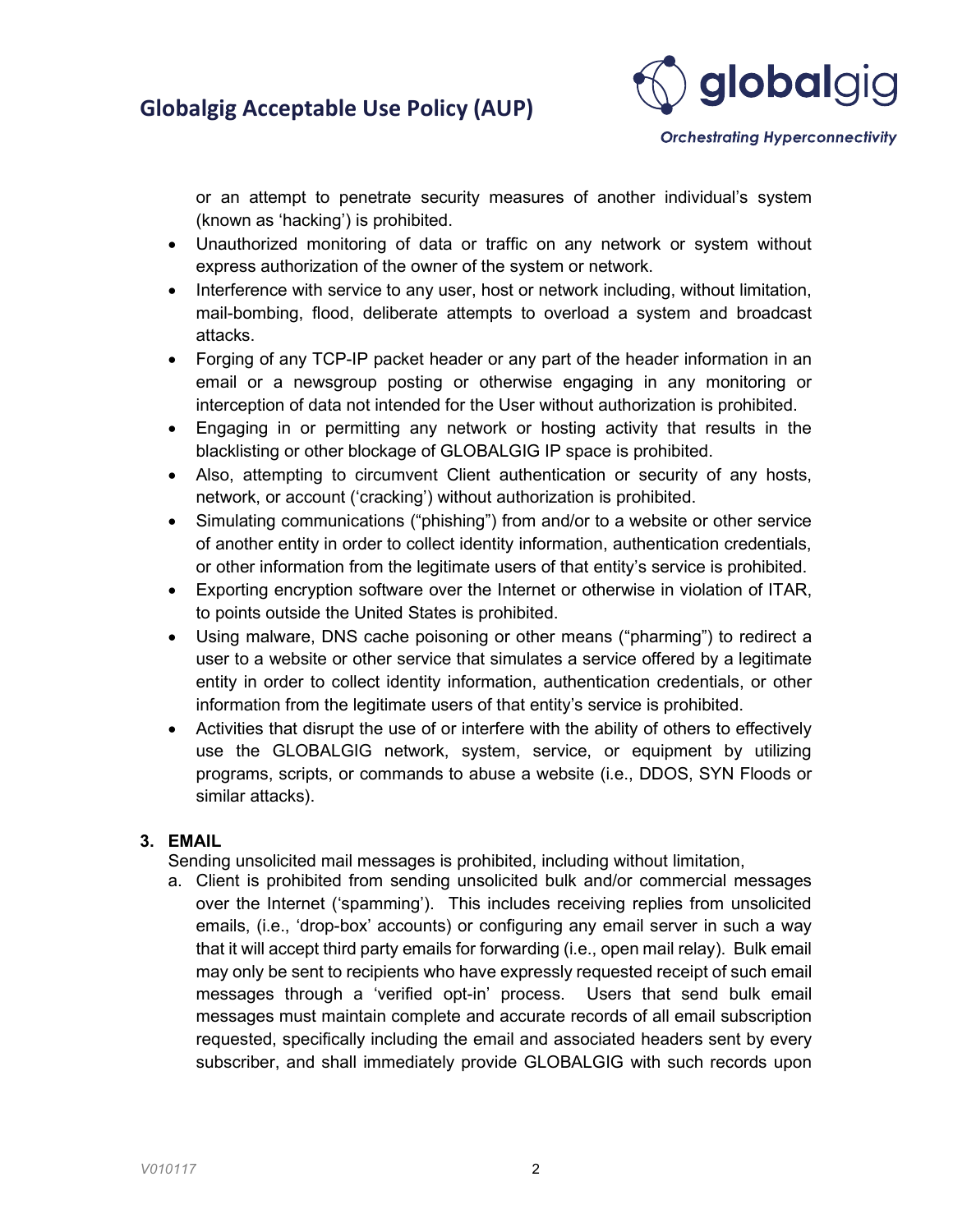

**Orchestrating Hyperconnectivity** 

request. If a site has roaming users who wish to use a common mail server, the mail server must be configured to require user identification and authorization.

- b. The Service must not be used to:
	- i. Send messages to any individual or entity who has indicated that they do not wish to receive a message from you.
	- ii. Collect or redirect responses from unsolicited messages sent from accounts on another Internet hosts or messaging services which violates this policy, or the equivalent policy or any other policy of any other Internet service provider or website. Moreover, unsolicited messages sent from accounts on other Internet hosts or messaging services may not direct the recipient to any website or other resource that uses GLOBALGIG's network.
	- iii. Purchase lists of email addresses from third parties for mailing to or from any GLOBALGIG hosted domain, or referencing GLOBALGIG account, is prohibited.
	- iv. Distribute Internet Viruses, Worms, Trojan Horses, flooding, mail bombing, or denial of service attacks or distributing information regarding the creation of such viruses, worms, etc. for reasons other than mitigation or prevention is prohibited. Also, activities that disrupt the use of or interfere with the ability of others to effectively use the network or any connected network, system, service or equipment is prohibited. Transmitting, distributing or storing information or material, that, as reasonably determined by GLOBALGIG, is threatening, abusive, violates the privacy of others or which violates any applicable law or regulation, that is harmful to or interferes with GLOBALGIG's provision of Service, the GLOBALGIG network or any third party's network, equipment, applications, services or websites, that is fraudulent or contains false, deceptive or misleading statements, claims or representations (i.e., phishing), and deceptive marketing practices including, without limitation to, practices that violated United States Federal Trade Commission's guidelines for proper online marketing schemes is prohibited.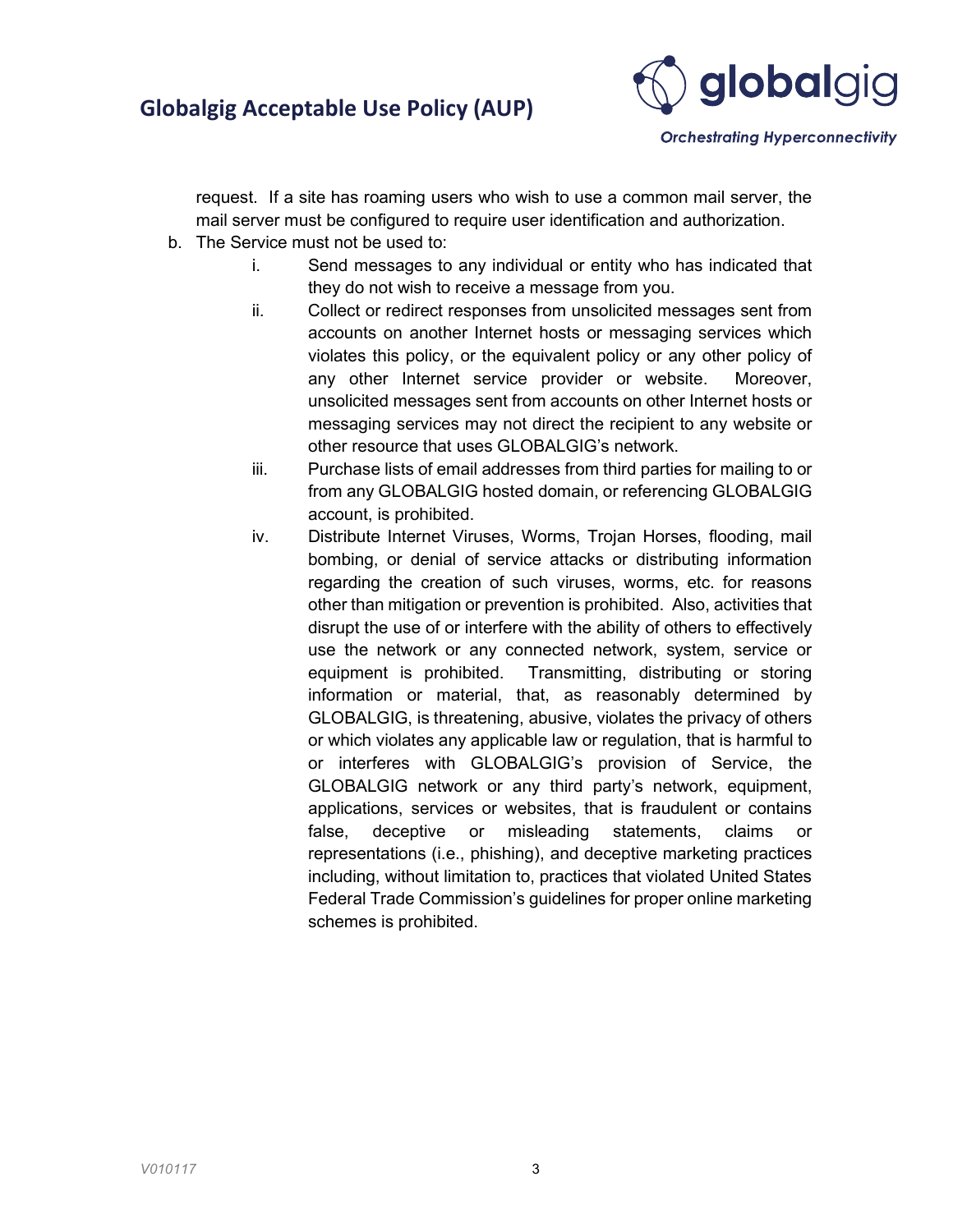

## 4. SENDING HIGH VOLUME OF TRAFFIC TO PARTICULAR AUTONOMOUS **SYSTEM**

If the traffic to and from a particular ASN exceeds 10% of client's monthly Committed Data Rate (CDR) then GLOBALGIG makes no guarantee of performance towards packet loss and/or latency to and from that ASN.

The above is also applicable to "Transit" Autonomous systems which are used to reach the end user destinations

### 5. OBSCENE SPEECH OR MATERIAL

Transmission, distribution or storage of any material in violation of any applicable law or regulation is prohibited. Using GLOBALGIG's network to advertise, transmit, store, post, display or otherwise make available child pornography or obscene speech or materials is prohibited. GLOBALGIG does not prohibit any material allowed by law. GLOBALGIG is required by law to notify law enforcement agencies when it becomes aware of the presence of child pornography on or being transmitted through GLOBALGIG's network.

### 6. RISKS OF THE INTERNET

- a. Some activities that clients can perform when accessing the Internet may be harmful or cause loss to client, other people that may access client's service, or client's equipment including, without limitation:
	- i. Downloading content (including receiving emails) from the Internet which may introduce viruses or other harmful features to the client's computer,
	- ii. Purchase goods or services using the Internet
	- iii. Transmitting confidential information over the Internet (such as credit card numbers or other business information), or
	- iv. Accessing and viewing content on the Internet or otherwise available through the service that may be offensive to some individuals, or inappropriate for children.
- b. Client shall bear all risk associated with the activities referred to in paragraph (a) above and GLOBALGIG does not have any liability for any claims, losses, actions, damages, suites or proceeding arising out of or otherwise relating to such activities.